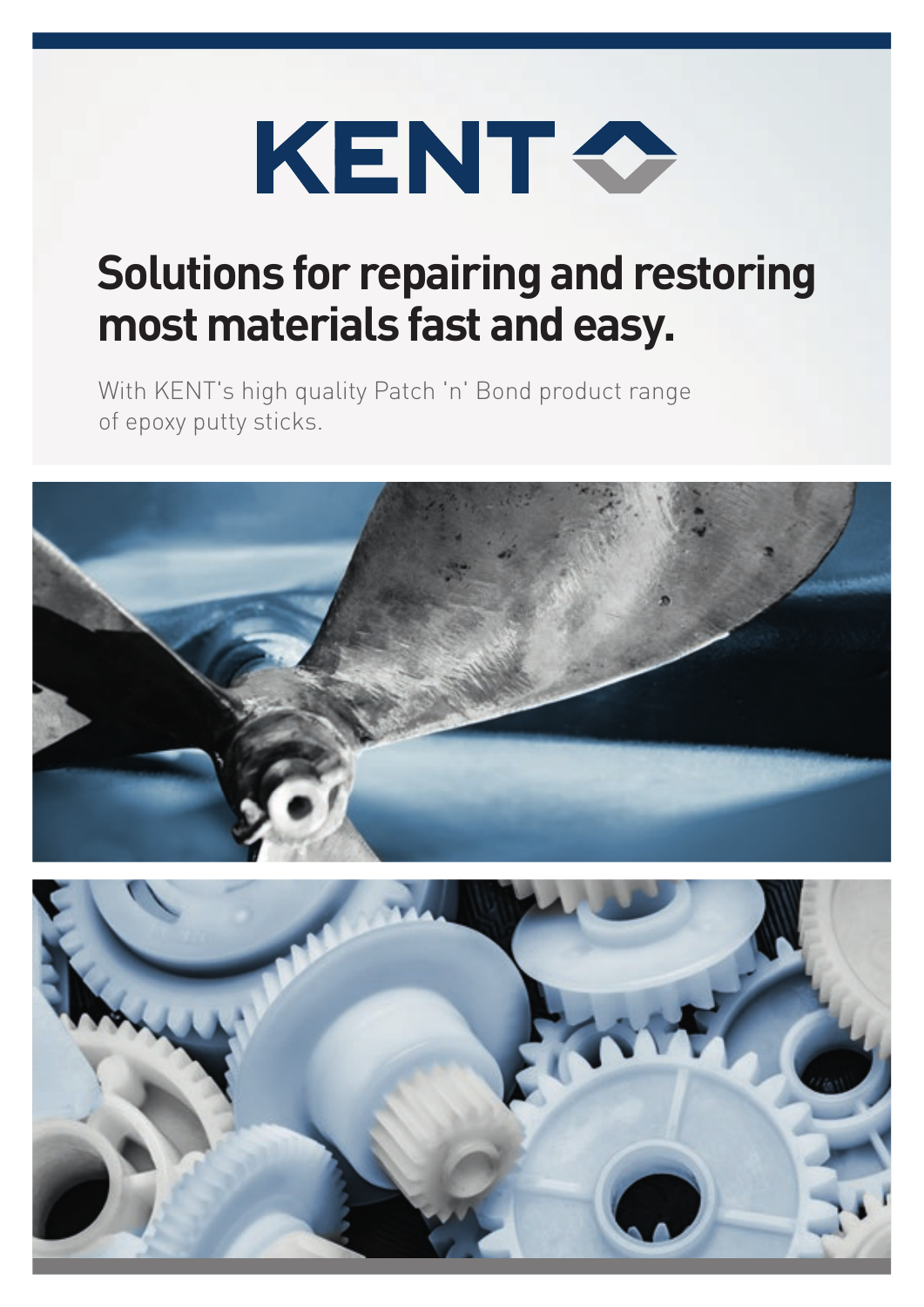# **What are the Patch 'n' Bond epoxy sticks?**

| Introduction to KENT Patch 'n' Bond | 03 |
|-------------------------------------|----|
|                                     |    |
| KENT Patch 'n' Bond selection guide | 04 |
|                                     |    |
| <b>Surface Preparation</b>          | 05 |
|                                     |    |
| KENT Patch 'n' Bond products        |    |
|                                     |    |

# **Summary**

Epoxy putty sticks were invented by an entrepreneurial chemist in 1973. The most convenient way of combining the two ingredients (the epoxy and the hardener)is a cylinder within a cylinder. The inner cylinder is the hardener, and the outer the epoxy. This design keeps the two parts from reacting with one other until the putty is mixed. Epoxy sticks repair, rebuild and restore damaged parts to get equipment back into service quickly.

Different fillers provide a range of performance characteristics, making KENT Patch 'n' Bond epoxy sticks suitable for the repair of wood, steel, aluminum, plastic and fiberglass as well as a generic repair putty. The version for fiberglass repair, KENT Patch 'n' Bond Aqua, contains fiberglass and actually bonds and cures underwater. The wood version, KENT Patch 'n' Bond Wood, floats, is easily sanded and can be stained or painted. The steel version, KENT Patch 'n' Bond Steel, contains steel particles and is even magnetic.

No toolbox is complete without these convenient, fast-curing epoxies in stick form. Just cut off a section, knead and apply to leaking pipes or damaged equipment. KENT Patch 'n' Bond range is the ultimate in repair convenience!

# **Benefits of KENT's Patch 'n' Bond epoxy sticks:**

- · Two components in one stick ensures the right mixing ratio
- · Easy to mix by hand
- · Will not shrink or crack for a perfect cured finish
- · Quick tooling time can be drilled, filed, tapped, milled and sanded in just 60 minutes
- · Perfect for any emergency repair should be part of every tool kit
- · Six high quality products for different surfaces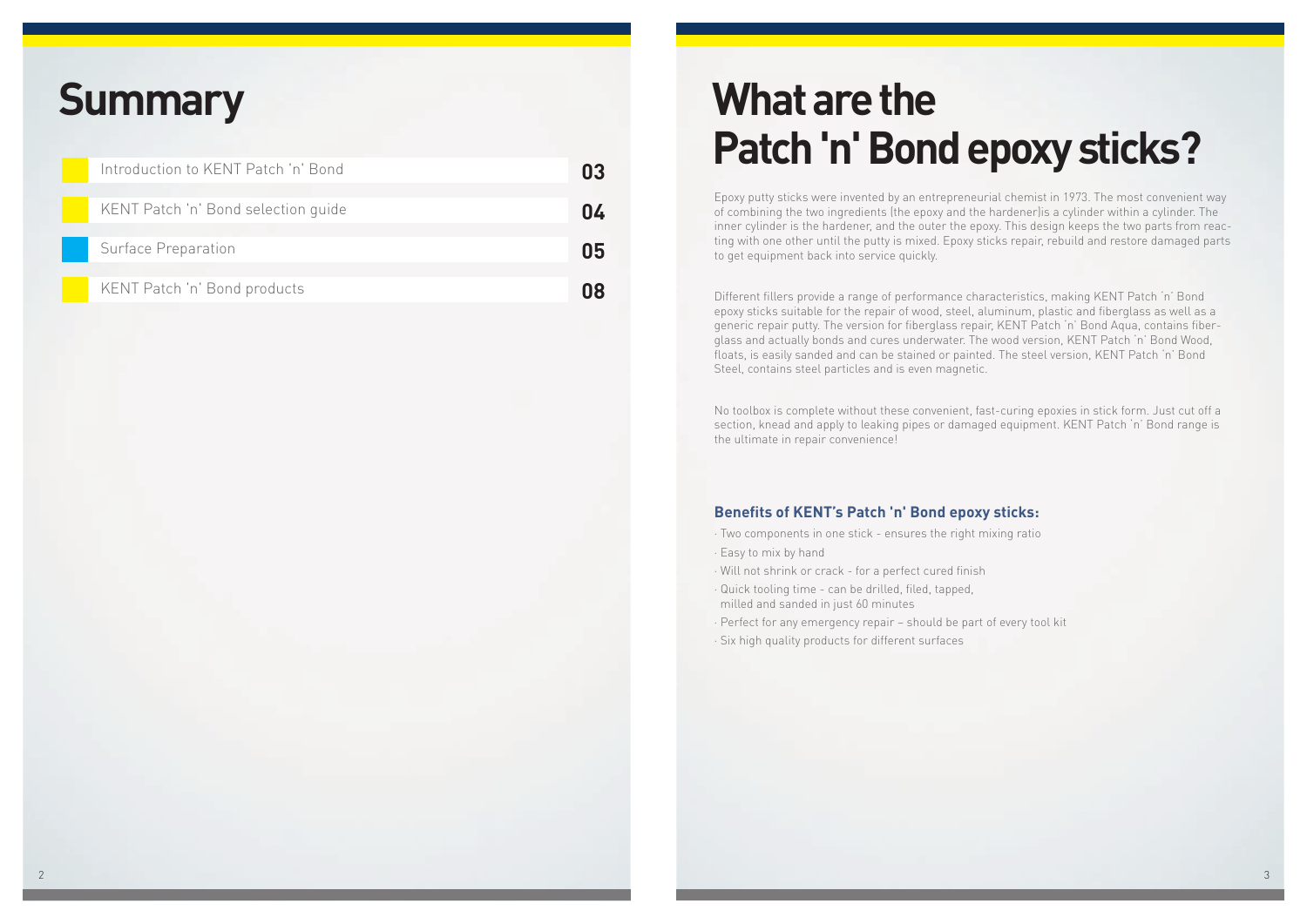# **The KENT Patch 'n' Bond selection guide.**

Find the right product from our epoxy putty range for your specific repair and restoration task.

# **The optimal product for your type of repair.**

# **Superglove Finite Nitrile Gloves Disposable non-powdered nitrile gloves.**

ing Microfibre Cloths - Blue ing Microfibre Cloths - Blue Part No. 86345 1 units in blue 40 x 40 cm Microfibre Cloth for glass - Blue Part No. 86328 5 units in yellow 40 x 40 cm Universal Microfibre Cloths - Yellow

| <b>Benefits</b>               |                                                           |
|-------------------------------|-----------------------------------------------------------|
|                               | Optimal fit for excellent flexibility                     |
| Excellent tactile sensation   |                                                           |
|                               | Suitable for sensitive skin and people with latex allergy |
|                               |                                                           |
| Part No. V2230 100 pc. Size M |                                                           |
| Part No. V2173 100 pc. Size L |                                                           |

The KENT Superglove Finite Nitrile Gloves offer better puncture and abrasion resistance than natural rubber or vinyl. The disposable gloves have excellent grip, both while wet and dry and can be worn on either hand. What's more, they have greater tear resistance and are more resistant against chemicals.

# **Surface Preparation.**

| Product<br>Type of repair                                                | Patch 'n' Bond<br><b>Universal</b> | Patch 'n' Bond<br><b>Steel</b> | Patch 'n' Bond<br>Alu | Patch 'n' Bond<br><b>Plastic</b> | Patch 'n' Bond<br><b>Wood</b> | Patch 'n' Bond<br>Aqua |
|--------------------------------------------------------------------------|------------------------------------|--------------------------------|-----------------------|----------------------------------|-------------------------------|------------------------|
| <b>Pipes and tanks</b>                                                   |                                    |                                |                       |                                  |                               |                        |
| Keyways, bearings                                                        |                                    |                                |                       |                                  |                               |                        |
| <b>Threaded parts</b>                                                    |                                    |                                |                       |                                  |                               |                        |
| <b>Engine blocks</b>                                                     |                                    |                                |                       |                                  |                               |                        |
| <b>Aluminum parts</b>                                                    |                                    |                                |                       |                                  |                               |                        |
| <b>Stainless steel parts</b>                                             |                                    | $\checkmark$                   |                       |                                  |                               |                        |
| <b>Wooden parts</b>                                                      |                                    |                                |                       |                                  |                               |                        |
| Stone, concrete and<br>ceramic parts                                     |                                    |                                |                       |                                  |                               |                        |
| Glass                                                                    |                                    |                                |                       |                                  |                               |                        |
| ABS, PVC, Vinyl                                                          |                                    |                                |                       |                                  |                               |                        |
| <b>HDPE</b><br>(with KENT Plastic Adhesion<br>Promoter)                  |                                    |                                |                       |                                  |                               |                        |
| <b>Fibreglass</b>                                                        |                                    |                                |                       |                                  |                               |                        |
| Wet conditions or<br>underwater                                          |                                    |                                |                       |                                  |                               |                        |
| For any toolbox,<br>for everyday repairs                                 |                                    |                                |                       |                                  |                               |                        |
| $\angle$ - Good choice<br>A <sub>1</sub><br><b>CONTRACTOR</b> CONTRACTOR |                                    |                                |                       |                                  |                               |                        |

 $\angle$  = Best choice

 $\checkmark$  = Good choice choice choice the technical data sheet before usage.

Surface preparation is an essential operation for achieving optimal adhesion with Patch 'n' Bond. KENT offers a reliable and complete range of high quality products for cleaning and preparation.

### **Microfibre Cloths**

#### **Carefully cleans all surfaces.**

Part No. V2174 100 pc. Size XL

The KENT Microfibre Cloths efficiently clean any surface without leaving streaks and lints. Different cloths are available depending on the application.

#### **Benefits**

| High absorption power<br>Leaves no streaks or lints<br>Can be used dry, moist or wet |                 |            |         |  |  |  |  |
|--------------------------------------------------------------------------------------|-----------------|------------|---------|--|--|--|--|
| Part No. 86343                                                                       | 3 units in blue | 40 x 40 cm | Finishi |  |  |  |  |
| Part No. 86344                                                                       | 1 units in blue | 64 x 32 cm | Finishi |  |  |  |  |







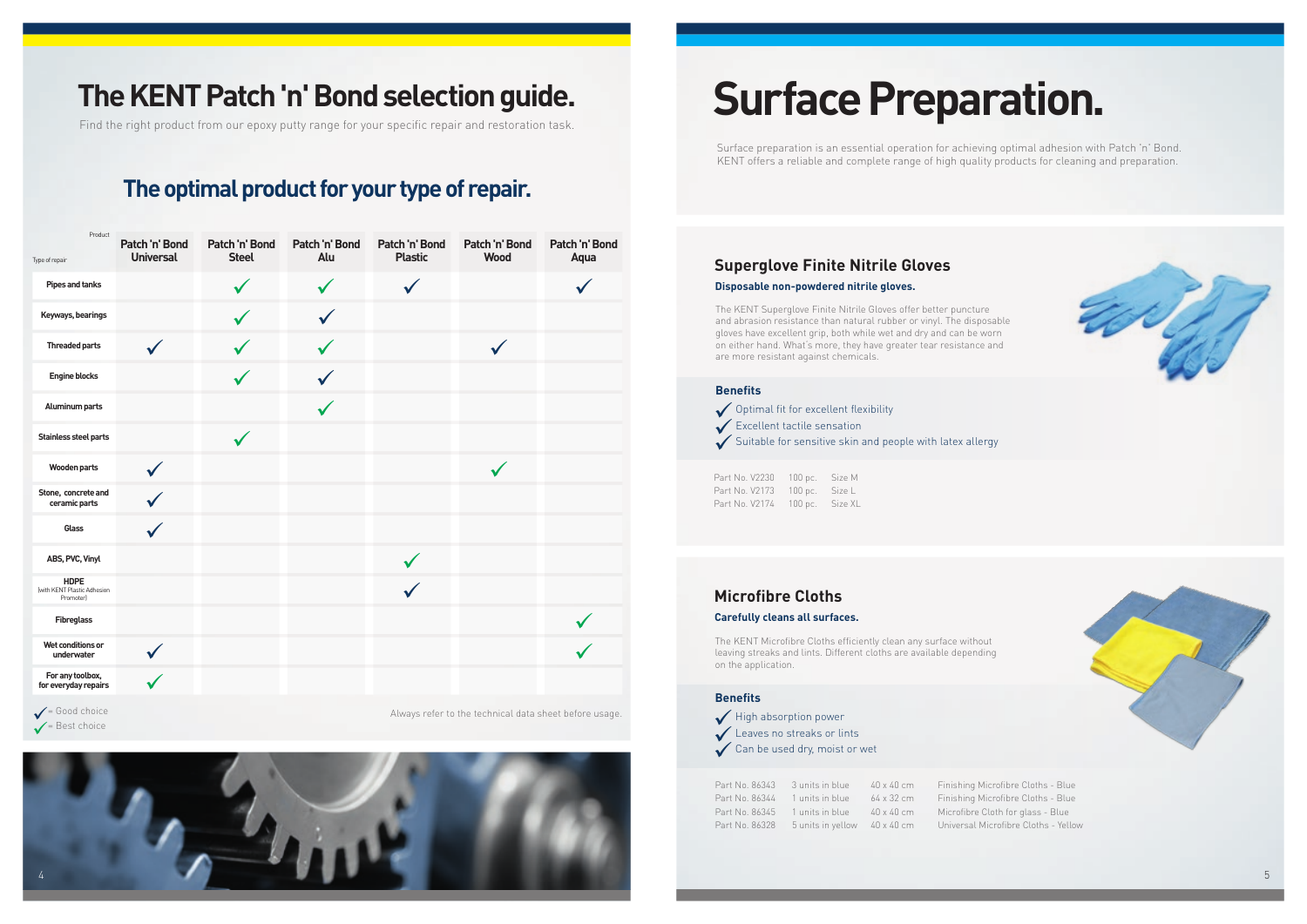# **Patch 'n' Bond.**

KENT's high quality product range of epoxy putty sticks comes with 6 products for fast and easy repairing, rebuilding and restoring most materials like steel, wood, alu, plastic, etc.

Saving costs by an optimized and faster workflow makes Patch 'n' Bond the first choice for all professional repairing and restoring tasks.





# **Soft Surface Cleaner**

#### **A highly versatile, non-aggressive industrial solvent cleaner.**

KENT Soft Surface Cleaner is a powerful, fast acting solvent, which dissolves dirt, grease and oil without damaging delicate surfaces. It can be used on: metal, aluminum, wood, cement, most plastics, plexiglas, machinery, equipment, tools, engines, chains, ceramic tiles, and most painted surfaces.

- 1. Apply generously on the surface to be cleaned.
- 2. Allow to penetrate.
- 3. Wipe the surface with a clean dry cloth.
- 4. Repeat the treatment if necessary.

#### **Instructions**

Part No. 86485 500 ml aerosol



#### **Benefits**

- $\sqrt{\frac{1}{2}}$  Exceptionally versatile
- **V** NSF registered, Category K1
- $\checkmark$  Easily removes contaminants from hard to reach areas

# **Plastic Adhesion Promoter**

#### **1K ready to use adhesion promoter that can be applied on most plastics.**

KENT Plastic Adhesion Promoter is a 1K ready for use adhesion promoter which improves the adhesion of paint, adhesives or sealants to most automotive and household plastics such as PVC, ABS, polypropylene, polyurethane, etc.

Part No. 85828 400 ml aerosol



- 1. Ensure surface is dry and free from contamination.
- 2. Shake the aerosol well before use for 2 to 3 minutes.
- 3. Spraying distance about 25 cm.
- 4. Apply the adhesion promoter in several thin cross layers.
- 5. Allow to dry before the next treatment.

#### **Instructions**

#### **Benefits**

- $\sqrt{\phantom{a}}$  Ready for use adhesion promoter
- $\checkmark$  Can be applied on most automotive and household plastics
- $\sqrt{\phantom{0}}$  Quick drying
- $\blacktriangleright$  Improves adhesion on various difficult substrates
- $\checkmark$  Leaves a clear and colourless hazy film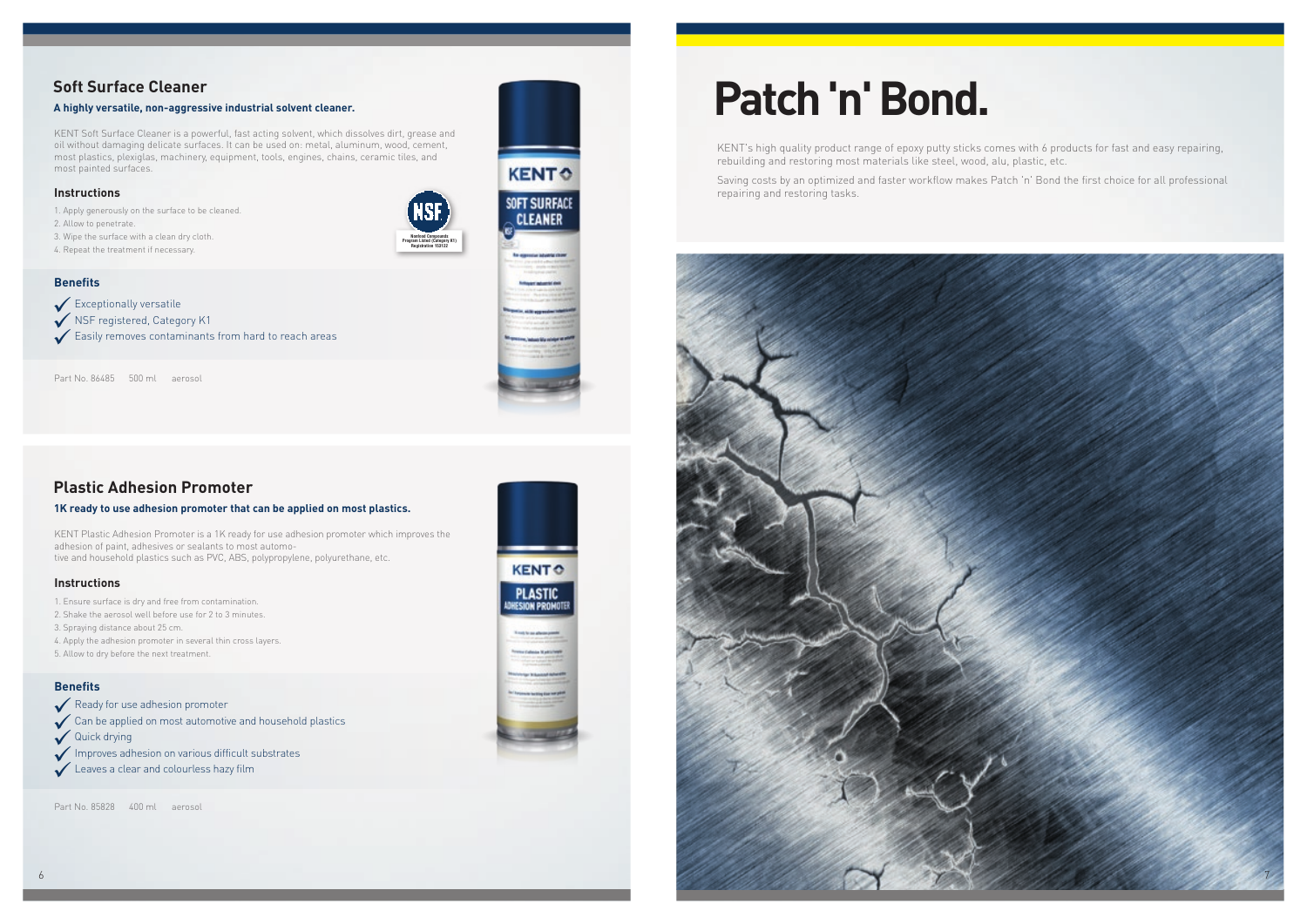









### **Patch 'n' Bond Universal**

#### **A two part single stick repair epoxy, which can be used to permanently repair dents, scratches, cuts and gouges.**

KENT Patch 'n' Bond Universal is a Hand-mixable epoxy putty that provides fast permanent repairs to many materials. KENT Patch 'n' Bond Universal is a must-have in every toolbox as it is ideal for emergency repairs – rebuilding, reforming missing parts or gaskets, patch leaks and fill cracks.

- 1. First sand then clean surface with KENT Acrysol or KENT Soft Surface Cleaner.
- 2. Cut off required amount of Patch 'n' Bond Universal.
- 3. Wear impervious gloves when mixing or handling uncured product. Knead with damp fingers for 1 to 2 minutes until a uniform colour is achieved. If mixing is difficult, warm the epoxy stick to room temperature or slightly above.
- 4. Apply to surface to be repaired within 2 minutes of mixing. Force into any cracks or holes and strike off excess material, preferably with a tool moistened with clean water
- 5. For a smooth appearance of the cured compound, hand rub with water or a damp cloth prior to hardening. Remove excess material before hardening begins.
- 6. After 60 minutes, the repair can be drilled, tapped, filed, sanded and painted.

#### **Instructions**

#### **Benefits**

- $\sqrt{\frac{1}{\sqrt{1-\frac{1}{\sqrt{1-\frac{1}{\sqrt{1-\frac{1}{\sqrt{1-\frac{1}{\sqrt{1-\frac{1}{\sqrt{1-\frac{1}{\sqrt{1-\frac{1}{\sqrt{1-\frac{1}{\sqrt{1-\frac{1}{\sqrt{1-\frac{1}{\sqrt{1-\frac{1}{\sqrt{1-\frac{1}{\sqrt{1-\frac{1}{\sqrt{1-\frac{1}{\sqrt{1-\frac{1}{\sqrt{1-\frac{1}{\sqrt{1-\frac{1}{\sqrt{1-\frac{1}{\sqrt{1-\frac{1}{\sqrt{1-\frac{1}{\sqrt{1-\frac{1}{\sqrt{1-\frac{1}{\sqrt{1-\frac{1}{\sqrt{1-\frac$
- $\sqrt{\ }$  Ready to mix no measuring or mixing tools necessary
- $\blacktriangleright$  High consistency no dripping or running
- $\blacktriangleright$  Fast curing functional strength achieved in 1 hour

Part No. 86561 117 q putty stick in a tube

- 1. First sand then clean surface with KENT Acrysol or KENT Soft Surface Cleaner. 2. Cut off required amount of Patch 'n' Bond Steel.
- 3. Wear impervious gloves when mixing or handling uncured product. Knead with damp fingers for 1 to 2 minutes until a uniform colour is achieved. If mixing is difficult, warm the epoxy stick to room temperature or slightly above.
- 4. Apply to surface to be repaired within 3 minutes of mixing. Force into any cracks or holes and strike off excess material, preferably with a tool moistened with clean water.
- 5. For a smooth appearance of the cured compound, hand rub with water or a damp cloth prior to hardening. Remove excess material before hardening begins.
- 6. After 60 minutes, the repair can be drilled, tapped, filed, sanded and painted.

#### **Instructions**

#### **Benefits**

- $\blacktriangleright$  Ready to mix no measuring or mixing tools necessary
- $\blacktriangleright$  Perfect finish dark metallic greappearance
- $\blacktriangleright$  High consistency no dripping or running
- $\sqrt{\frac{1}{10}}$  Universal bonds to all metals

Part No. 86025 114 g putty stick in a tube

# **Patch 'n' Bond Steel**

#### **Hand-mixable, non-rusting, steel–reinforced epoxy putty that quickly repairs or rebuilds anything made of steel.**

KENT Patch 'n' Bond Steel makes permanent repairs on water pipes and pipe joints, oil and water tanks, fuel lines, carburettors, transmission cases, radiators, ductwork, cracks and voids in metal pieces.

# **Patch 'n' Bond Alu**

#### **Hand-mixable, non-rusting, aluminium epoxy putty, that provides fast permanent repairs to aluminium surfaces.**

KENT Patch 'n' Bond Alu is a two part single stick repair epoxy, which can be used to permanently repair dents, scratches, cuts, gouges and holes in many items such as housings, mouldings, injection type shapes. KENT Patch 'n' Bond Alu is ideal for emergency repairs – rebuilding, reforming any aluminium parts such as HVAC parts, refrigeration units, A/C units, machine parts, aluminium roofing, etc.

- 1. First sand then clean surface with KENT Acrysol or KENT Soft Surface Cleaner. 2. Cut off required amount of Patch 'n' Bond Alu.
- 3. Wear impervious gloves when mixing or handling uncured product. Knead with damp fingers for 1 to 2 minutes
- until a uniform colour is achieved. If mixing is difficult, warm the epoxy stick to room temperature or slightly above. 4. Apply to surface to be repaired within 2 minutes of mixing. Force into any cracks or holes and strike off excess material, preferably with a tool moistened with clean water
- 5. For a smooth appearance of the cured compound, hand rub with water or a damp cloth prior to hardening. Remove excess material before hardening begins.
- 6. After 60 minutes, the repair can be drilled, tapped, filed, sanded and painted.

#### **Instructions**

#### **Benefits**

- $\blacktriangleright$  Ready to mix no measuring or mixing tools necessary
- $\sqrt{\phantom{a}}$  Perfect finish clear metallic grey appearance
- $\blacktriangleright$  High consistency no dripping or running
- $\sqrt{\frac{1}{100}}$  Universal bonds to most materials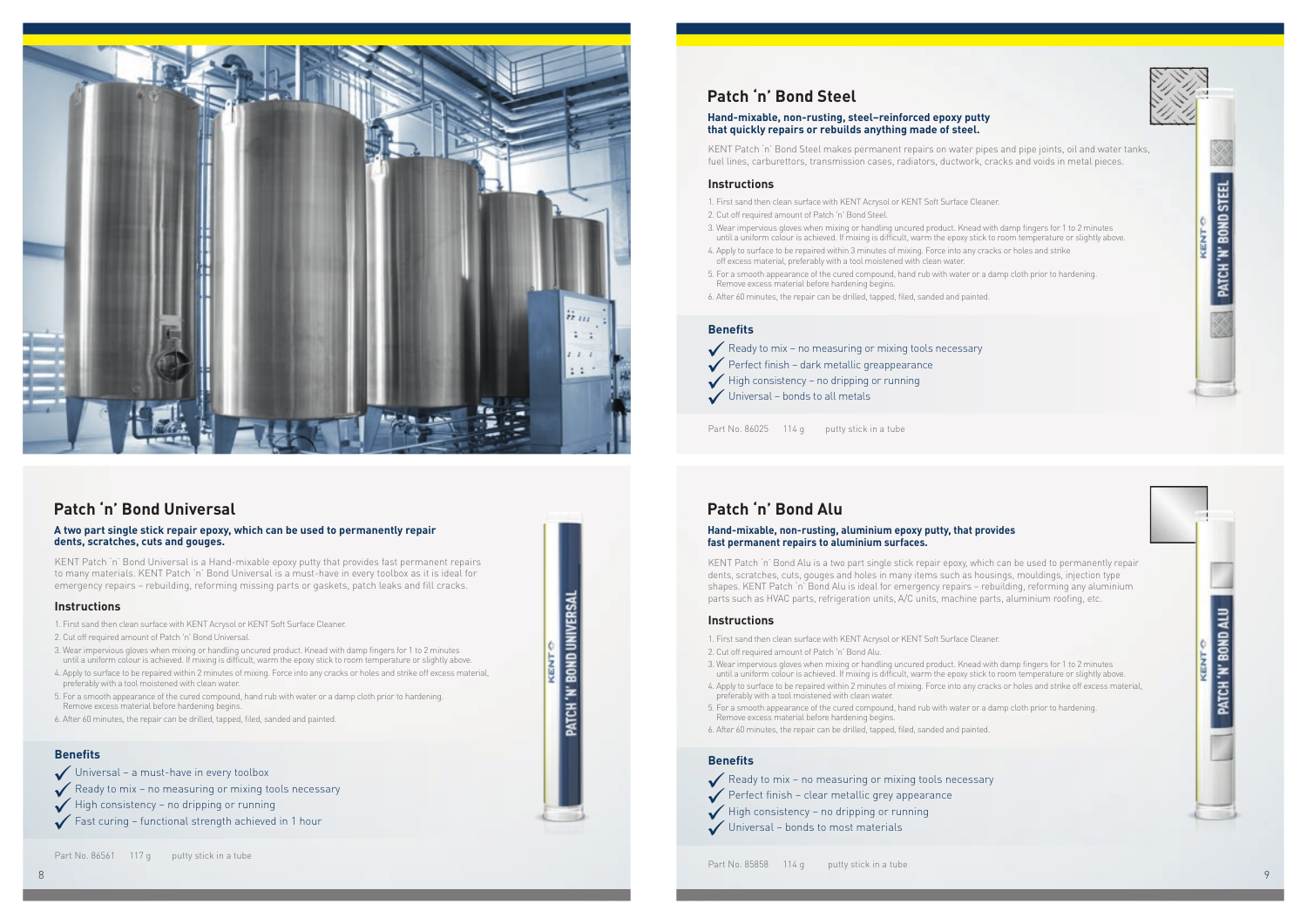### **Patch 'n' Bond Wood**

#### **A two part single stick repair epoxy, which forms a fast setting repair that sets hard with the same density as wood.**

Hand-mixable non-shrinking epoxy putty, which becomes an integral part of the wooden item being repaired, rebuilt or restored. It fills nail and screw holes, gouges and scratches and replaces rotted and worn wood. It repairs moulding, panels, frames and furniture including levelling table and chair legs. KENT Patch 'n' Bond Wood can be used to reshape wood carvings and wooden parts such as handles, knobs and pulls.

- 1. First sand then clean surface with KENT Acrysol or KENT Soft Surface Cleaner.
- 2. Cut off required amount of Patch 'n' Bond Wood.
- 3. Wear impervious gloves when mixing or handling uncured product. Knead with damp fingers for 1 to 2 minutes until a uniform colour is achieved. If mixing is difficult, warm the epoxy stick to room temperature or slightly above.
- 4. Apply to surface to be repaired within 2 minutes of mixing. Force into any cracks or holes and strike off excess material. 5. For a smooth appearance of the cured compound, hand rub with water or a damp cloth prior to hardening. Remove excess
- material before hardening begins. 6. After 60 minutes, the repair can be drilled, sawed, carved, sanded, stained or painted.

#### **Instructions**

#### **Benefits**

- $\bigvee$  Ready to mix no measuring or mixing tools necessary
- $\bigvee$  Low density ideal for repairs on wooden structures
- $\blacktriangleright$  High consistency no dripping or running
- $\sqrt{}$  Universal bonds to most materials















- 1. First sand then clean surface with KENT Acrysol or KENT Soft Surface Cleaner. 2. Cut off required amount of Patch 'n' Bond Aqua.
- 3. Wear impervious gloves when mixing or handling uncured product. Knead with damp fingers for 1 to 2 minutes until a uniform colour is achieved. If mixing is difficult, warm the epoxy stick to room temperature or slightly above.
- 4. Apply to surface to be repaired within 2 minutes of mixing. Force into any cracks or holes and strike off excess material, preferably with a tool moistened with clean water.
- 5. For a smooth appearance of the cured compound, hand rub with water or a damp cloth prior to hardening. Remove excess material before hardening begins.
- 6. After 60 minutes, the repair can be drilled, tapped, filed, sanded and painted.

#### **Instructions**

#### **Benefits**

- $\blacktriangleright$  Ready to mix no measuring or mixing tools necessary
- $\bigvee$  Ideal for Marine environment may be applied underwater
- $\sqrt{\frac{1}{1}}$  High consistency no dripping or running
- $\sqrt{\phantom{a}}$  Fast curing

Part No. 86563 114 g putty stick in a tube

## **Patch 'n' Bond Aqua**

#### **Hand-mixable epoxy putty that provides fast permanent repairs to damp, wet areas and underwater surfaces.**

KENT Patch 'n' Bond Aqua repairs dents, cracks and holes in decks, hulls, pools, hot tubs, marine equipment, gutters and tanks. After mixing, KENT Patch 'n' Bond Aqua may be applied underwater, either fresh or salt water.

# **Patch 'n' Bond Kit**

#### **The whole range of KENT Patch 'n' Bond products in a handy case.**

- 1. First sand then clean surface with KENT Acrysol or KENT Soft Surface Cleaner.
- 2. On hard-to-bond plastics, such as PE and PP, apply KENT Plastic Adhesion Promoter in cross-layers. 3. Cut off required amount of Patch 'n' Bond Plastic.
- 4. Wear impervious gloves. Knead with damp fingers for 1 to 2 minutes until a uniform colour is achieved.
- 5. Apply to surface to be repaired within 2 minutes of mixing. Force into any cracks or holes and strike off excess material.
- 6. For a smooth appearance of the cured compound, hand rub with water or a damp cloth prior to hardening.
- Remove excess material before hardening begins.
- 7. After 60 minutes, the repair can be drilled, sawed, carved, sanded, stained or painted.

#### **Instructions**

#### **Benefits**

- $\blacktriangleright$  Ready to mix no measuring or mixing tools necessary
- $\checkmark$  Softest epoxy putty ideal for repairs on semi-rigid and rigid plastics
- $\blacktriangleright$  High consistency no dripping or running
- $\blacktriangleright$  Fast curing functional strength achieved in 1 hour

Part No. 86562 125 g putty stick in a tube

# **Patch 'n' Bond Plastic**

#### **Hand-mixable non-shrinking epoxy putty that provides fast permanent repairs to most rigid and semi-rigid plastics.**

KENT Patch 'n' Bond Plastic repairs dents, cracks and holes in automotive trims, appliance parts, PVC furniture, vinyl sidings, ABS downspouts and gutters. Adhesion is limited on plastics such as polypropylene and polyethylene.

#### **Benefits**

- $\sqrt{\ }$  One kit to repair any cracks and holes in most materials!
- $\sqrt{\ }$  The ideal solution for emergency repairs, indoor or outdoor
- Easy to refill with any single Patch'n' Bond epoxy stick you require

Part No. Z0028 full kit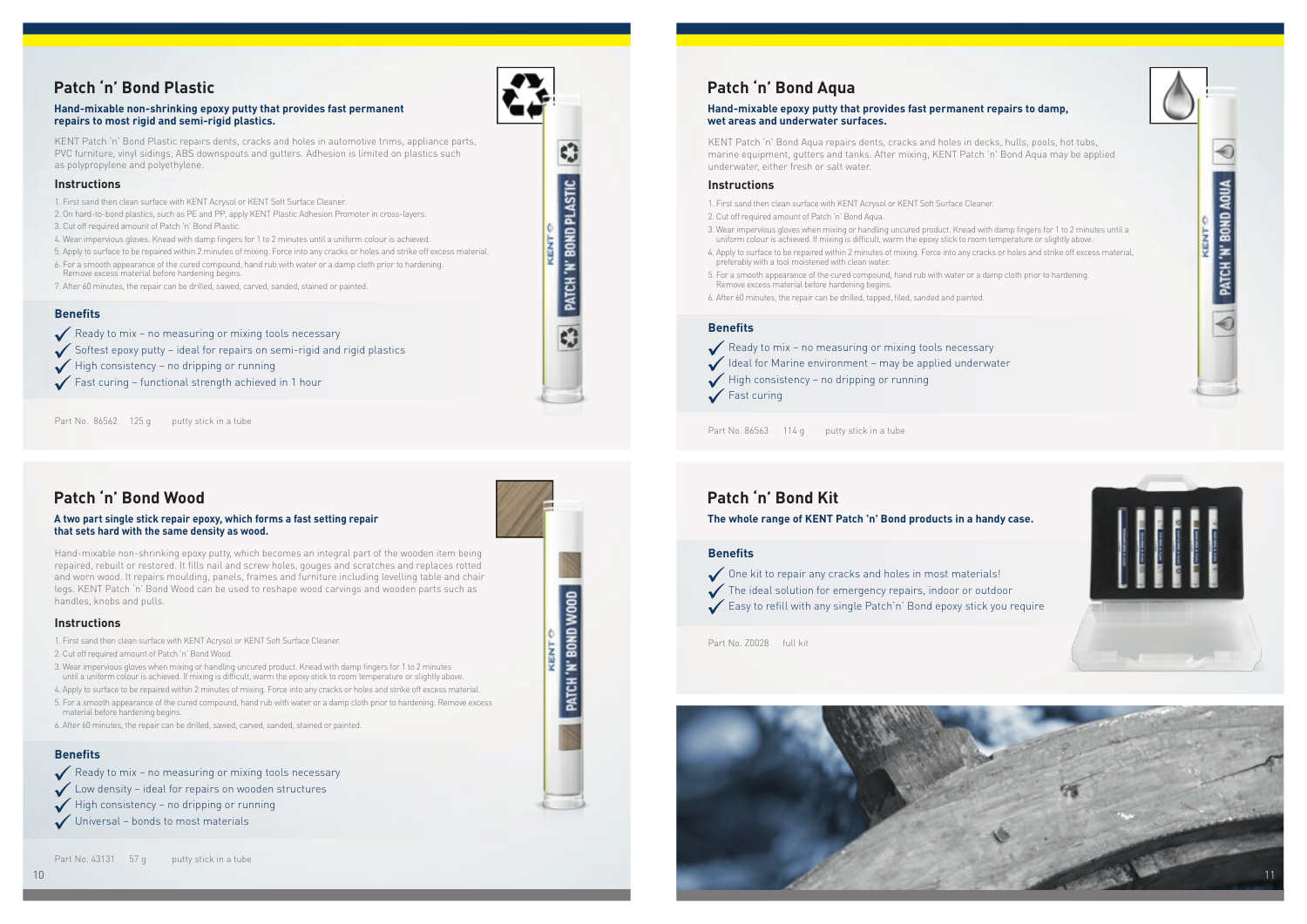# **Protection with a coating.**

For protecting metal or plastic surfaces, a high-quality and fast drying primer filler may need to be applied: it will remove minor damages, has excellent bonding qualities and provides optimal coverage. All these requirements are met by KENT primer products and coatings.



Part No. 86375 500 ml aerosol





### **Epoxy Primer**

#### **All purpose primer with excellent adhesion. Prevents corrosion from aluminium, anodised aluminium, sheet steel & zinc coated steel.**

KENT Epoxy Primer is a 1-K primer that provides excellent adhesion and protects from corrosion. Due to its quick drying time it is ideal for spot repairs and refinishing parts. It is also weldable and you can apply putty on the primer. This primer is drying fast with a good flow and can be applied wet-on-wet. It provides a good insualtion against moisture and it is compatible with water-based and solvent-based products.

- 1. Remove rust, dirt, grease, dust and other contaminants.
- 2. The surface must be clean and dry.
- 3. Shake vigorously until mixing ball breaks loose. Then shake for two minutes more.
- 4. Hold can approx. 20 25 cm from surface and spray with sweeping motion several thin layers.
- 5. After spraying, turn can upside down and spray to clean valve.
- 6. Overpaintable after 12 15 min. at 20 °C, 8 10 min. using IR.

- 1. Prepare the surface using suitable abrasives and panel wipe.
- 2. Ensure the surface to be primed is completely grease free.
- 3. Shake the can thoroughly.
- 4. Hold upright and spray from a distance of 15 to 20 cm.
- 5. Apply thin layers and use a multi-coat technique to the required thickness.
- 6. Leave to dry thoroughly between each coat (approx. 20 minutes at 20 °C).
- 7. After use, invert can and spray for a few seconds to clear the nozzle.

#### **Instructions**

#### **Instructions**

#### **Benefits**

- $\sqrt{\frac{1}{\sqrt{\pi}}}$  Product will not run and will prevents corrosion
- $\checkmark$  Overpaintable after 12-15 minutes (at 20 °C)
- $\sqrt{\frac{1}{2}}$ Smooth finish
- $\sqrt{\ }$  No comebacks and time saving

#### **Benefits**

- $\sqrt{\phantom{a}}$  Durable and weather resistant
- $\bigvee$  No high toxicity elements and better for the environment
- $\checkmark$  Provides strong coat that can be used on plastic surfaces which have some flex
- $\sqrt{\phantom{a}}$  Quick and easy to use

### **Construction Primer**

#### **A 1K aerosol air drying primer, with a smooth matt finish formulated to have excellent anti-corrosion and adhesion properties and to be flexible.**

KENT Construction Primer can be applied to metal and wood surfaces and to existing coatings. It should not be used on highly flexible surfaces or any area where adhesion is likely to be impaired.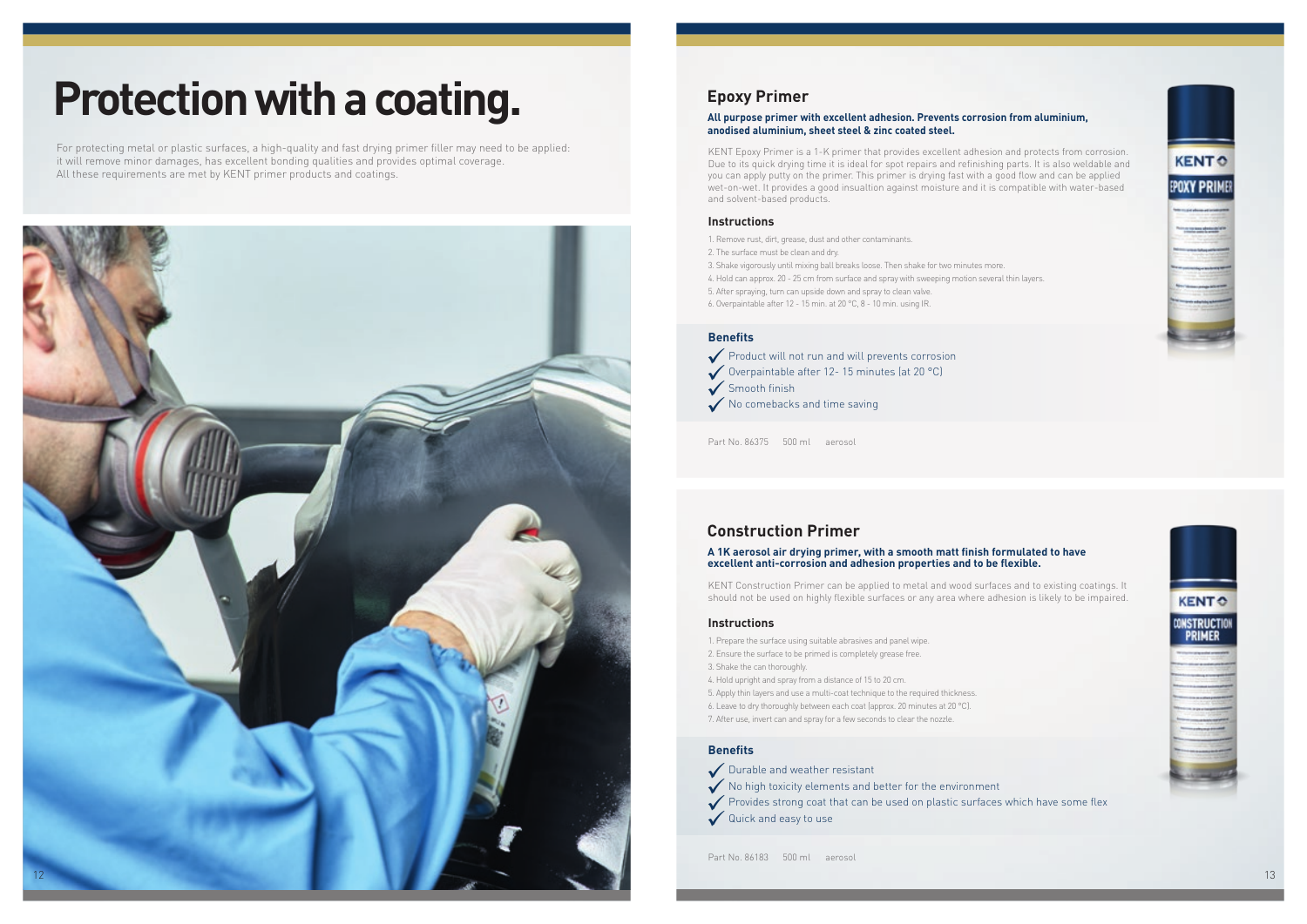# **Copyright and Safety note**

Publisher and Copyright: KENT UK Ltd. Photos: Shutterstock.com, KENT Group Concept/Layout: VAMOS! www.agentur-vamos.de

Reprint, also in excerpts, permitted only upon agreement with KENT (United Kingdom) Ltd.

The information in this document is based on our experience and knowledge at the time of publication.It is meant to provide the qualified reader with application hints. The information does not absolve the user from first testing the selected product through application. We recommend a personal consultation. Always refer to the technical and safety data sheets before using the products.

KENT products are constantly developed further.KENT therefore reserves the right of changing any technicaldata in this document at any time and without prior notice.

KENT (United Kingdom) Ltd Forsyth House Pitreavie Drive Pitreavie Business Park Dunfermline, Fife KY11 8US www.kenteurope.com

Part No. 16040 567 ml aerosol

Part No. 86071 (black), 86072 (grey), 86073 (white), 86152 (red), 86153 (blue), 86154 (yellow) – 500 ml aerosols



**KENTO STAINLESS HCR** 



# **Stainless HCR**

#### **High heat and corrosion resistant powdered stainless steel alloy coating.**

KENT Stainless HCR contains stainless steel pigments, which makes it ideal for protecting surfaces that are susceptible to corrosion. Provides excellent resistance and protection against weather, sunlight, oil and water. It can be sprayed onto a wide variety of metals for surface protection. It is also suitable for recovering or retouching stainless steels.Typical applications are marine, highway and agricultural equipment, paper mills, boiler repairs, water meters, etc.

- 1. Clean surface to remove contamination.
- 2. Shake well, until the agitator begins to rattle. Continue to shake for at least 1 minute.
- 3. Spray directly onto the surface.
- 4. After use, invert the can and give a short spray to clear the valve.

- 1. Area to be painted should be final flatted with P180 or P240.
- 2. Clean repair area with KENT Acrysol or a panel wipe. Allow to dry.
- 3. Shake the Ultrafill 2 aerosol can. It is important that the can is shaken for a minimum of 2 minutes from the time that the ball starts moving.

- 1. Drying times are dependant on ambient temperatures, but are generally 15 20 minutes when air dryed or 5 - 10 minutes when Infra red/oven baked.
- 2. If no heat or other UV type of drying aid is available, the drying time can be reduced by passing air over the painted surface.
- 3. Heavy coats or many fast-applied coats will take between 30 45 minutes to dry fully.

#### **Instructions**

#### **Instructions**

#### **Drying time**

#### **Benefits**

- $\blacktriangleright$  Highly flexible one-component product
- $\bigvee$  Dries fast and comes with superior sanding properties
- $\blacktriangleright$  Extremely good filling, coverage and bonding strength
- $\blacktriangleright$  Available in six colours (black, white, grey, red, blue, yellow)

#### **Benefits**

- $\sqrt{\frac{1}{2}}$  Protects against corrosion and heat
- $\sqrt{\ }$  Resists peeling and discoloring
- $\sqrt{\frac{1}{2}}$  Compatible with all 300 stainless steel series
- $\blacktriangleright$  Finish comparable with original stainless surface

# **Ultrafill 2**

#### **A high performance aerosol based 1K primer filler, available in 6 colours, with fast drying, high build and excellent sanding properties.**

Due to its high adhesion and flexibility, KENT Ultrafill 2 is the ideal solution to primer filling surfaces prior to painting on plastic or metal substrates. Ideal for small repair areas such as minor accident damage, rub throughs when flatting, etc. Tested to BS EN ISO 9227 resistance to Salt Spray for 7 days and provides exceptional performance.